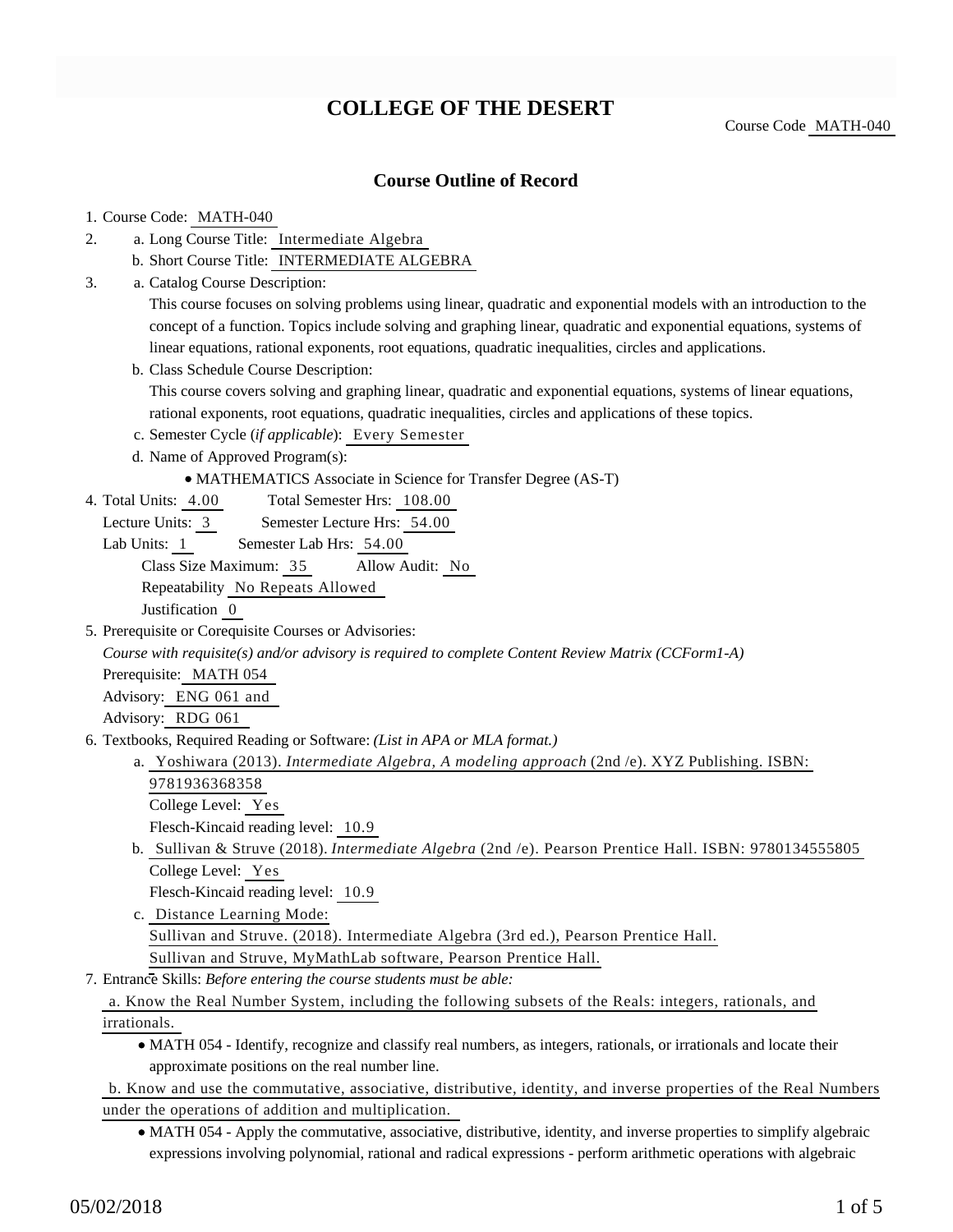expressions using the order of operations.

- c. Comprehend the concepts of variables and how variables can be used to represent unknown quantities.
	- MATH 054 Understand the concepts of variables and how variables can be used to represent an unknown quantity or a range of quantities.

d. Apply variables to create algebraic expressions that model an application problem.

MATH 054 - Use variables to create algebraic expressions that model quantities in an application problem.

e. Apply the commutative, associative, distributive, identity, and inverse properties to simplify algebraic

expressions - perform arithmetic operations with algebraic expressions using the order of operations.

MATH 054 - Apply the commutative, associative, distributive, identity, and inverse properties to simplify algebraic expressions involving polynomial, rational and radical expressions - perform arithmetic operations with algebraic expressions using the order of operations.

f. Apply variables with the algebraic method to create algebraic equations or inequalities that model an application problem.

MATH 054 - Employ variables to create algebraic equations or inequalities that model an application problem.

- g. Add, subtract, multiply and divide polynomials.
	- MATH 054 Add, subtract, multiply and divide polynomials.

h. Apply the zero product principle to solve quadratic equations by factoring.

MATH 054 - Solve quadratic equations in one variable by factoring and applying the zero product property.

#### i. Know square roots and solve square root equations.

MATH 054 - Interpret square roots and solve square root equations.

j. Know the Cartesian coordinate system and use it to graph linear equations by plotting points.

MATH 054 - Convert between the geometric (Cartesian) and algebraic representations of a linear relation in two variables. Make use of point-slope and slope intercept forms.

k.

Demonstrate critical thinking skills when reading, composing and participating in class discussions.

- ENG 061 Demonstrate the ability to think critically and express ideas using various patterns of development.
- RDG 061 Read a variety of texts fluently.
- RDG 061 Write organized summaries & reactions that capture main idea and supporting details.
- 8. Course Content and Scope:

Lecture:

- 1. Linear Models represented by tables, graphs, equations, or word problems.
- 2. Applications of Linear Models including 2x2 and 3x3 systems of linear equations and systems of linear inequalities.
- Quadratic Models including quadratic equations and inequalities, graphs of parabolas and circles 3. and maximum and minimum problems.
- Functions represented by graphs, equations and tables, function notation, domain and range 4. questions, and direct and inverse variation.
- 5. Rational exponents and Nth roots, properties of exponents, and root equations.
- 6. Introduction to exponential functions represented by tables, graphs, equations, and word problems.

Lab: *(if the "Lab Hours" is greater than zero this is required)*

1. In-class assignments designed to emphasize material from lecture and enhance problem-solving skills.

#### 9. Course Student Learning Outcomes:

1.

Demonstrate the use of properties of real numbers by manipulating algebraic expressions and equations.

2.

Use functions to model a deterministic relationship between two quantities in a variety of applications.

3.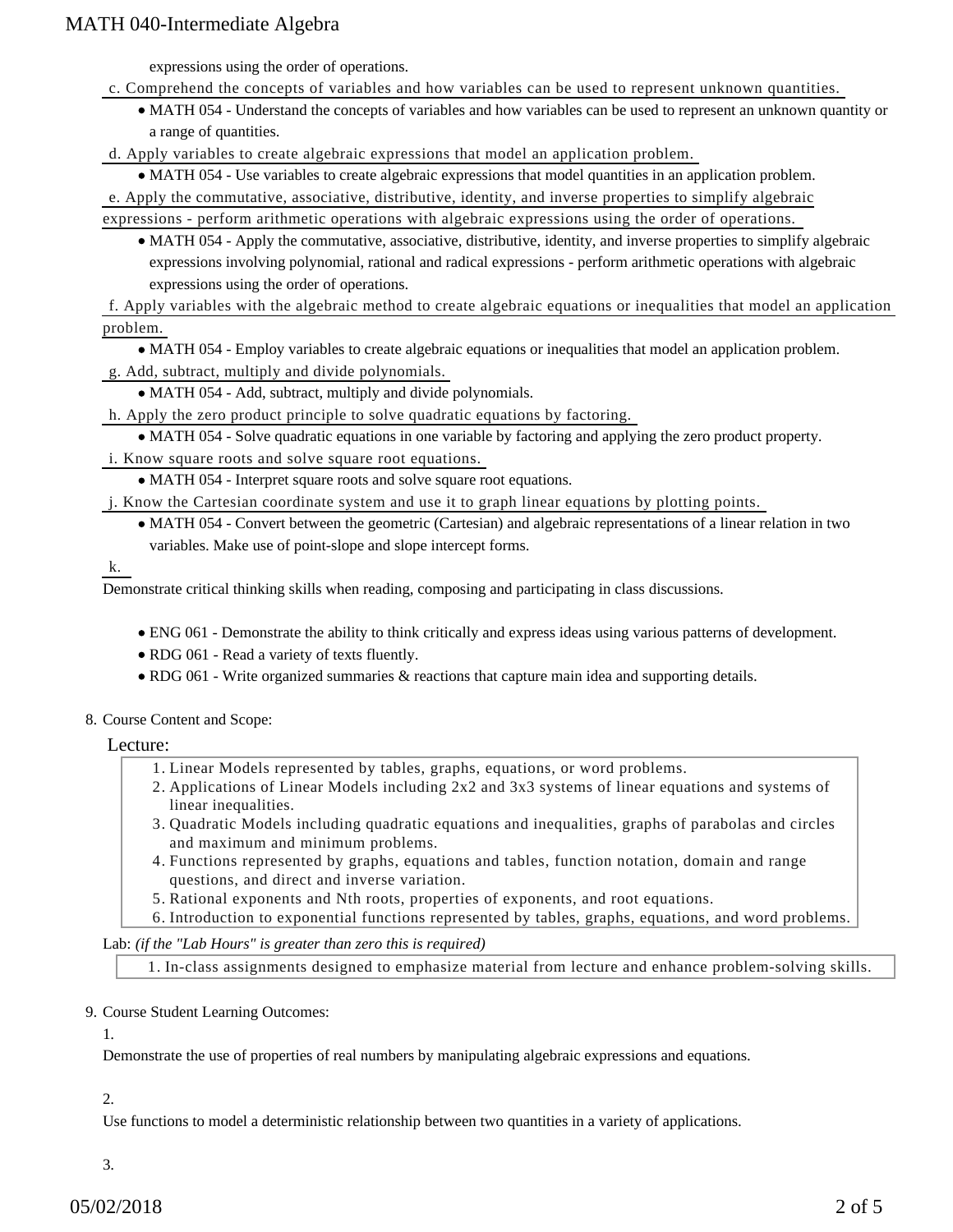Use the information obtained in application problems to estimate a solution, identify and execute methods of solution that involve algebraic computations, and evaluate the reasonableness of results.

#### 4.

Apply algebraic principles and deductive reasoning to solve equations and inequalities.

- 10. Course Objectives: Upon completion of this course, students will be able to:
	- a. Comprehend that the key characteristic of a linear model is its constant rate of change.
	- b. Interpret slope as a rate of change.
	- c. Recognize when a table, graph, or equation is linear.
	- d. Create a linear model in the form of a table, graph, or equation.
	- e. Find the equation of a line and apply it to solve problems with a constant of change.
	- f. Solve 2x2 and 3x3 systems of linear equations.
	- g. Graph systems of linear inequalities in two dimensions.
	- h. Graph and find the equation of a circle.
	- i. Solve quadratic equations by factoring, completing the square, taking square roots or the quadratic formula.
	- j. Solve quadratic inequalities.
	- k. Recognize when a table, graph, or equation is quadratic.
	- l. Create a quadratic model with a table, graph, or equation and solve maximum and minimum problems.
	- m. Graph a parabola by finding the vertex, intercepts, and other symmetric points.
	- n. Comprehend and manipulate rational exponents and Nth roots.

o. Solve root equations.

- p. Apply the definition of a function including function notation and terminology (domain and range).
- q. Comprehend that the key characteristic of an exponential function is its constant growth (decay) factor.

r. Recognize when a table, graph, or equation is exponential and when a word problem can be modeled with an exponential function.

11. Methods of Instruction: *(Integration: Elements should validate parallel course outline elements)* 

- a. Discussion
- b. Laboratory
- c. Lecture

#### Other Methods:

1. Teamwork 2. Team assignments done asynchronously and in real-time lab. 3. Asynchronous and synchronous communication to review, analyze, and evaluate various methods of solution: Student to Student and Student to Teacher.

12. Assignments: (List samples of specific activities/assignments students are expected to complete both in and outside of class.) In Class Hours: 108.00

#### Outside Class Hours: 108.00

- a. In-class Assignments
	- a. Attend classroom lectures and take notes; participate in discussion.
	- b. Attend and participate in lab.

c. Participate in discussion groups to review, analyze, diagnose, and evaluate methods of solution used on homework.

- d. Complete examinations involving problems that require the application of studied principles and
- skills to new situations as well as problems that mimic those done on homework and in class.

e. Complete challenging problem sets requiring careful reasoning and application of a variety of course topics.

b. Out-of-class Assignments

a. Read textbooks and supplementary assignments.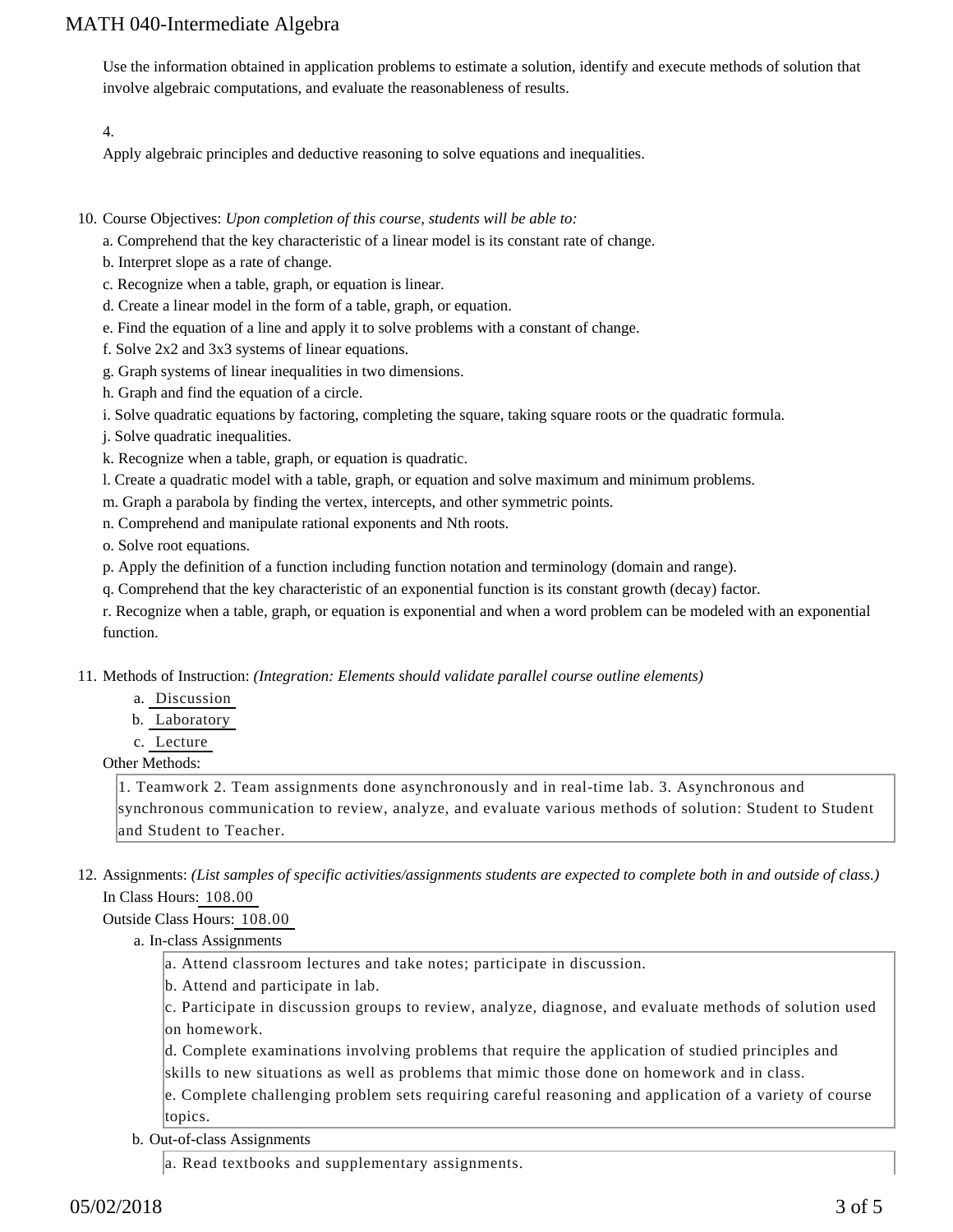b. Attend classroom lectures and taking notes.

c. Attend and participate in labs.

d. Complete assigned homework including problem solving, exercises to improve skills and mathematical understanding.

e. Participate in classroom discussions to review, analyze, diagnose and evaluate various methods of solution used on their homework.

f. Complete examinations involving problems that apply studied principles to new situations.

13. Methods of Evaluating Student Progress: The student will demonstrate proficiency by:

- Written homework
- Computational/problem solving evaluations
- Mid-term and final evaluations
- Student participation/contribution
- Other

a. Performance on regularly assigned homework assignments. b. Performance on chapter examinations c. Performance on a 2-hour comprehensive final examination.

#### 14. Methods of Evaluating: Additional Assessment Information:

15. Need/Purpose/Rationale -- All courses must meet one or more CCC missions.

PO-GE C4.b - Language & Rationality (Communication & Analytical Thinking) Gather, assess, and interpret relevant information.

Apply logical and critical thinking to solve problems; explain conclusions; and evaluate, support, or critique the

thinking of others.

IO - Scientific Inquiry

Analyze quantitative and qualitative information to make decisions, judgments, and pose questions.

#### IO - Global Citizenship - Scientific & Technological Literacy

 Utilize quantitative expression in a variety of contexts. These would include units of measurement, visual representations, and scales and distributions.

 Synthesize, interpret, and infer, utilizing information, data, and experience to solve problems, innovate, and explore solutions.

 Produce oral and written information in various modes and media, using technology such as computers, the Internet, and library databases.

#### 16. Comparable Transfer Course

|                                                                      | <b>University System</b>                                                | Campus                    | <b>Course Number</b> | <b>Course Title</b>  | <b>Catalog Year</b> |  |  |
|----------------------------------------------------------------------|-------------------------------------------------------------------------|---------------------------|----------------------|----------------------|---------------------|--|--|
|                                                                      | 17. Special Materials and/or Equipment Required of Students:            |                           |                      |                      |                     |  |  |
|                                                                      | Graphing calculator                                                     |                           |                      |                      |                     |  |  |
| <sup>18.</sup> Materials Fees:                                       | <b>Material or Item</b>                                                 | <b>Required Material?</b> |                      | <b>Cost Per Unit</b> | <b>Total Cost</b>   |  |  |
| 19. Provide Reasons for the Substantial Modifications or New Course: |                                                                         |                           |                      |                      |                     |  |  |
|                                                                      | Change advisory and align SLO's                                         |                           |                      |                      |                     |  |  |
| 20.                                                                  | a. Cross-Listed Course ( <i>Enter Course Code</i> ): N/A                |                           |                      |                      |                     |  |  |
|                                                                      | b. Replacement Course ( <i>Enter original Course Code</i> ): <i>N/A</i> |                           |                      |                      |                     |  |  |